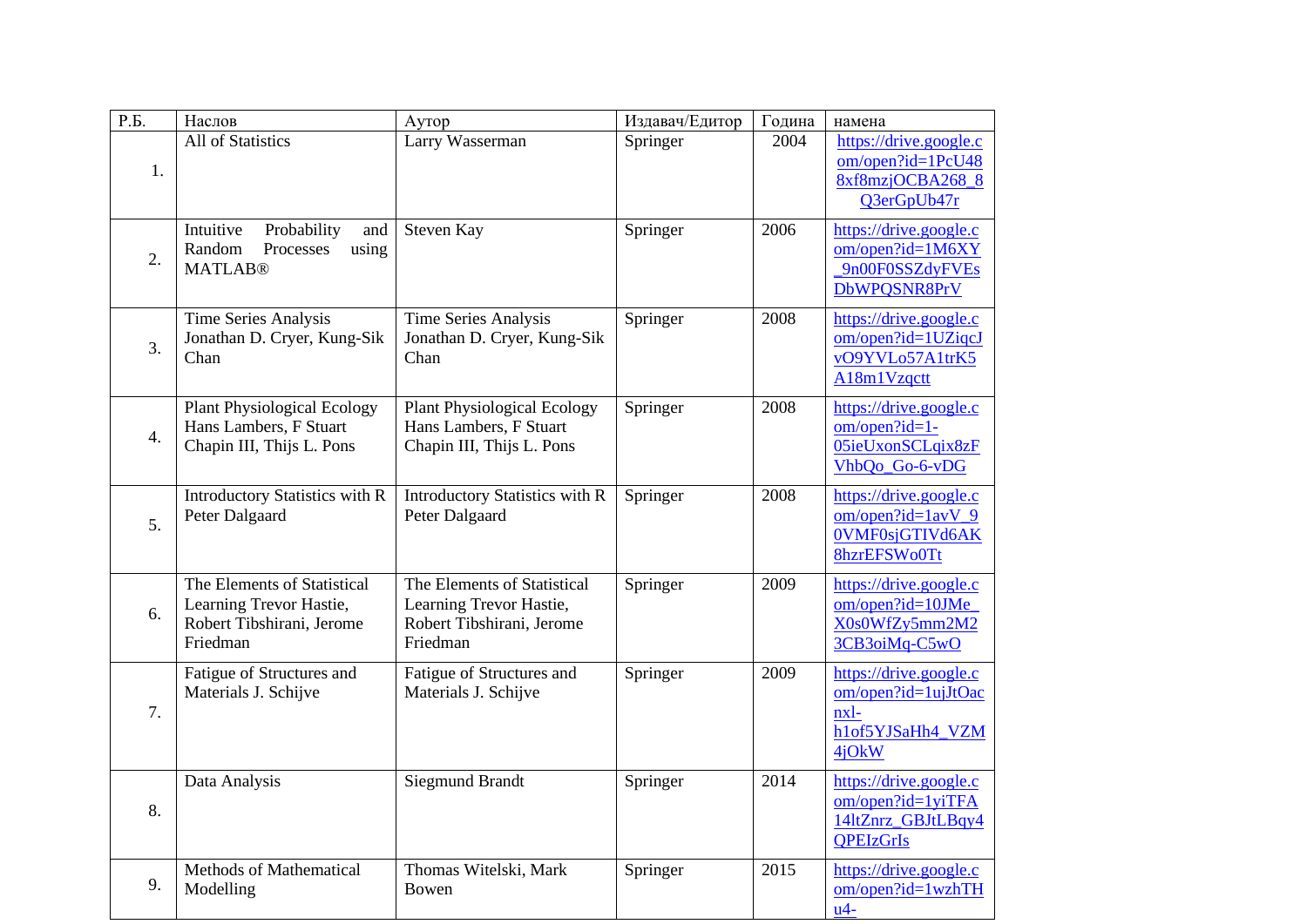|     |                                                            |                                                          |          |      | 005X6FAUrWfgcbyq<br>YnbBHabx                                                             |
|-----|------------------------------------------------------------|----------------------------------------------------------|----------|------|------------------------------------------------------------------------------------------|
| 10. | Introduction to Statistics and<br>Data Analysis            | Christian Heumann, Michael<br>Schomaker, Shalabh         | Springer | 2016 | https://drive.google.c<br>$om/open$ ?id= $1ZpXY$<br>Cf9brvojzVTwbYpEi<br>ZtBrje8XQBz     |
| 11. | Electrochemistry                                           | Christine Lefrou, Pierre<br>Fabry, JeanClaudePoignet     | Springer | 2012 | https://drive.google.c<br>$om/open$ ?id=13JsBE<br>KhINUy_TVFUUmO<br><b>USeVJ1XLkwuXR</b> |
| 12. | Design and Analysis of<br>Experiments                      | Angela Dean, Daniel Voss,<br>DanelDraguljić              | Springer | 2017 | https://drive.google.c<br>om/open?id=1tAxc0c<br>OHqrlE1oiDYqEppc<br>905PnGg2w6           |
| 13. | Principles of Terrestrial<br><b>Ecosystem Ecology</b>      | F Stuart Chapin III, Pamela<br>A. Matson, Peter Vitousek | Springer | 2012 | https://drive.google.c<br>$om/open$ ?id=1xwE0m<br>xeAT-<br>Z27AoXLpPUjYJ8yo<br>rF4xrl    |
| 14. | <b>Applied Multivariate</b><br><b>Statistical Analysis</b> | Wolfgang Karl Härdle,<br>Léopold Simar                   | Springer | 2015 | https://drive.google.c<br>$om/open$ ?id=1ISVjw5<br>AMVECxPpVKxnFu<br>LlzykabFcgok        |
| 15. | <b>Alternative Energy Sources</b>                          | Efstathios E (Stathis)<br>Michaelides                    | Springer | 2012 | https://drive.google.c<br>$om/open$ ?id=1wL1vj6<br>5_KcW0oFcW2ujmY<br>mkpqy5C6yJm        |
| 16. | Acid-Base Diagrams                                         | Heike Kahlert, Fritz Scholz                              | Springer | 2013 | https://drive.google.c<br>om/open?id=1CwtSe<br>7CIgbpvFMUJ2dKlP<br>ZyWsVSKi03K           |
| 17. | Learning Landscape Ecology                                 | Sarah E. Gergel, Monica G.<br>Turner                     | Springer | 2017 | https://drive.google.c<br>om/open?id=1IpPO98<br>$NL-$<br>Jv3xh7AcJ6xmwFQ<br>Y1tI1cIU     |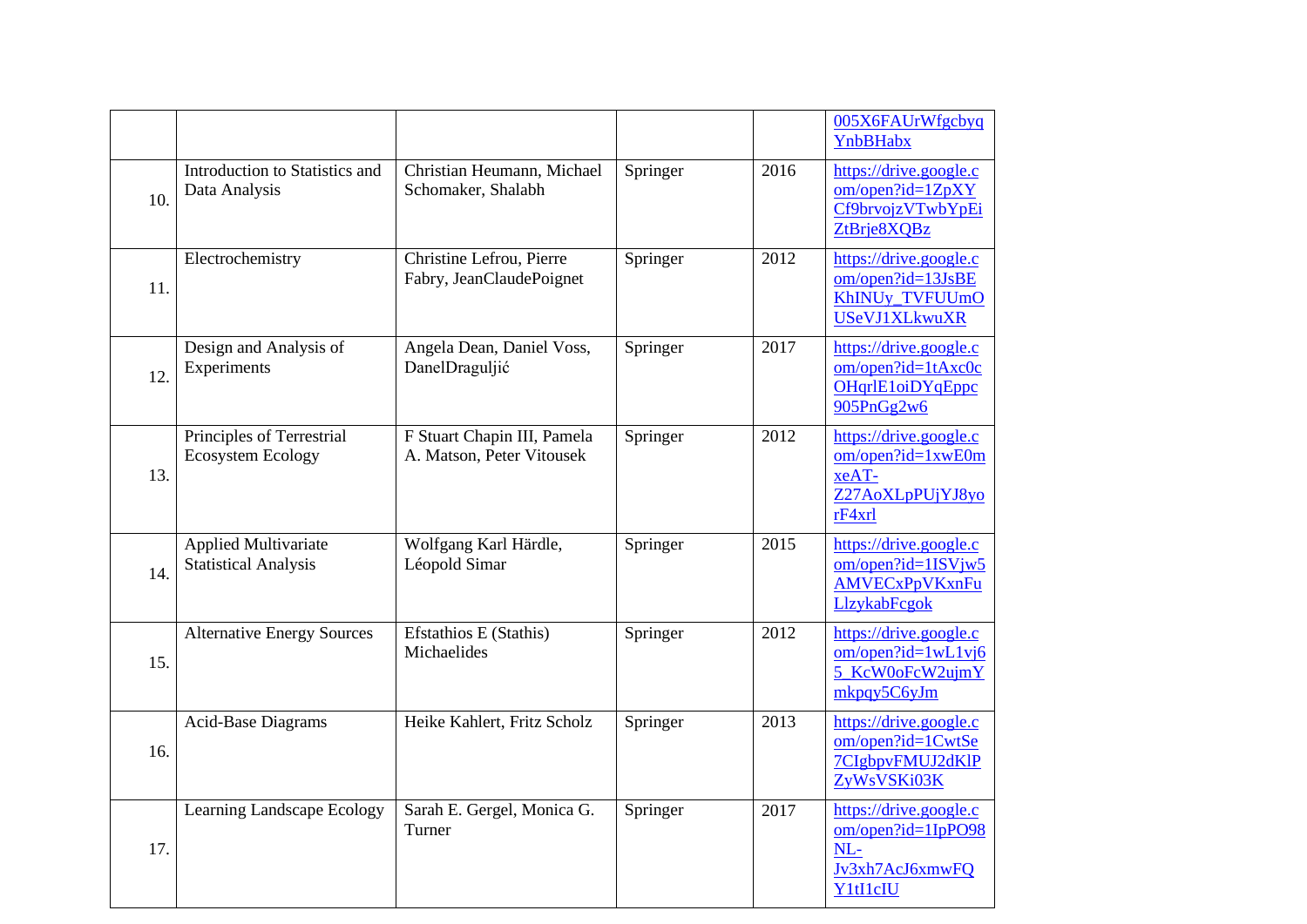| 18. | Principles of Polymer<br>Chemistry                    | A. Ravve                                                          | Springer | 2012 | https://drive.google.c<br>$om/open$ ?id=1CB9yq<br>ssWdAFhb-<br>t9f8FD1Zo3Hv2hWK<br>$\overline{\mathbf{X}}$ |
|-----|-------------------------------------------------------|-------------------------------------------------------------------|----------|------|------------------------------------------------------------------------------------------------------------|
| 19. | Climate Change Science: A<br>Modern Synthesis         | G. Thomas Farmer, John<br>Cook                                    | Springer | 2013 | https://drive.google.c<br>$om/open$ ?id=1RWQg<br>8_eZRKmx-<br>dWJprBoNJS4GO8Y<br>MHS9                      |
| 20. | Solar PV and Wind Energy<br><b>Conversion Systems</b> | S. Sumathi, L. Ashok Kumar,<br>P. Surekha                         | Springer | 2015 | https://drive.google.c<br>om/open?id=1fPHVp<br>PQ <sub>n</sub> -<br>ncwq09S6F3IHCme7<br><b>S2DRRCp</b>     |
| 21. | Petroleum Geoscience                                  | Knut Bjørlykke                                                    | Springer | 2015 | https://drive.google.c<br>$om/open$ ?id=1NFgS4<br>WUGmmM72LwXL<br>nH2P6cBduB4ZLcC                          |
| 22. | <b>Foundations of Analytical</b><br>Chemistry         | Ángela I. López-Lorente, Ma<br>ÁngelesLópezJiménez                | Springer | 2018 | https://drive.google.c<br>om/open?id=14DfV1<br>$zW1sN-$<br>e3Y35nFEig5vQ6dG<br>W176                        |
| 23. | Life Cycle Assessment                                 | Michael Z. Hauschild, Ralph<br>K. Rosenbaum, Stig Irving<br>Olsen | Springer | 2018 | https://drive.google.c<br>om/open?id=1wOnZd<br>q8r5vFQH-<br>kEzphdn4C0CHc86g-<br>9                         |
| 24. | <b>Mass Spectrometry</b>                              | Jürgen H Gross                                                    | Springer | 2017 | https://drive.google.c<br>$om/open$ ? $id=1jDSab$<br>A7HjFpsEOqoO1Fua<br>0OC7ExasvC                        |
| 25. | <b>Survival Analysis</b>                              | David G. Kleinbaum,<br>Mitchel Klein                              | Springer | 2012 | https://drive.google.c<br>om/open?id=1_ReJFF<br>0hmN3S5HRT8M8L<br>zFG2-fMM7Gvh                             |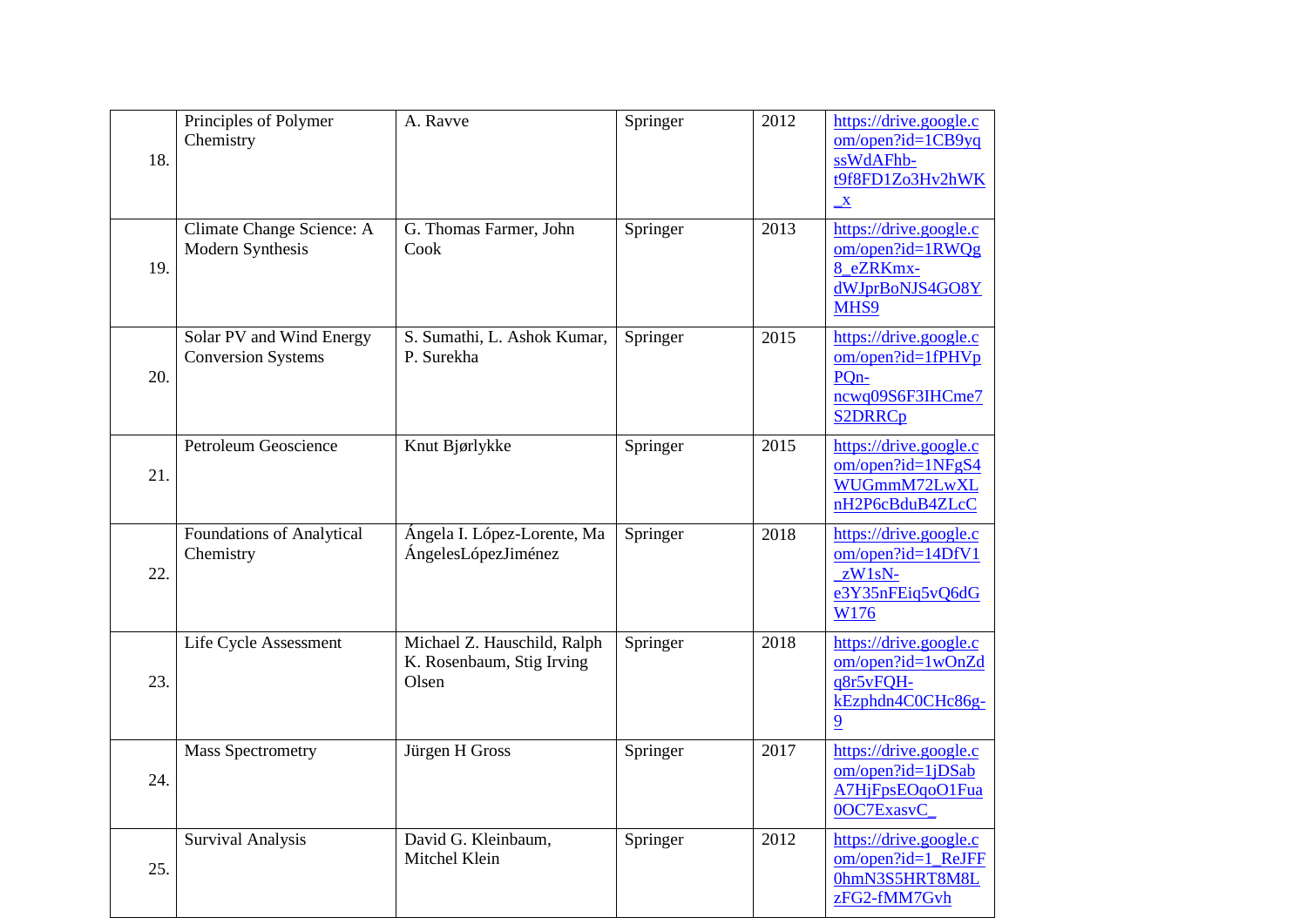| 26. | Air Pollution and<br><b>Greenhouse Gases</b>                             | Zhongchao Ta                                                                               | Springer | 2014 | https://drive.google.c<br>om/open?id=1PauAe<br>$9cTt-$<br>2tPNAv589wfWCobj<br>uYw2nu     |
|-----|--------------------------------------------------------------------------|--------------------------------------------------------------------------------------------|----------|------|------------------------------------------------------------------------------------------|
| 27. | Food Analysis Laboratory<br>Manual                                       | S. Suzanne Nielsen                                                                         | Springer | 2017 | https://drive.google.c<br>$om/open$ ?id=1Izvbyy<br>qwO25jSKMCHYf0<br>Kuq2OgsD7PKw        |
| 28. | <b>Electrochemical Impedance</b><br>Spectroscopy and its<br>Applications | Andrzej Lasia                                                                              | Springer | 2014 | https://drive.google.c<br>$om/open$ ? $id=1$ $jSRA2$<br>VeZBTY3akvjv3_kq<br>4JYFnWTB053  |
| 29. | Food Chemistry                                                           | H.-D. Belitz, Werner Grosch,<br>Peter Schieberle                                           | Springer | 2009 | https://drive.google.c<br>om/open?id=10FeKX<br>aegNsvUmUbjxJqQg<br>H8vKuKdFwdL           |
| 30. | Food Analysis                                                            | S. Suzanne Nielsen                                                                         | Springer | 2017 | https://drive.google.c<br>$om/open$ ?id=1EFNoo<br>E4OihiQO49RMJuV-<br>LK19nPyZ0N6        |
| 31. | <b>Chemical and Bioprocess</b><br>Engineering                            | Ricardo Simpson, Sudhir K.<br>Sastry                                                       | Springer | 2013 | https://drive.google.c<br>om/open?id=1tj0hhC<br><b>TZQuWmbKHubriD</b><br>AVemiZdkmxJz    |
| 32. | <b>Applied Chemistry</b>                                                 | Oleg Roussak, H. D. Gesser                                                                 | Springer | 2013 | https://drive.google.c<br>$om/open$ ?id=15EpVm<br>uMJE zITyWtGUmE<br>psAQbY2mMWSB        |
| 33. | <b>Advanced Organic</b><br>Chemistry                                     | Francis A. Carey, Richard J.<br>Sundberg                                                   | Springer | 2007 | https://drive.google.c<br>$om/open$ ?id= $10gCyp$<br>4fBqn-<br>sdI6nAiQX0g5TekKf<br>oYUL |
| 34. | <b>Scanning Electron</b><br>Microscopy and X-Ray<br>Microanalysis        | Joseph I. Goldstein, Dale E.<br>Newbury, Joseph R. Michael,<br>Nicholas W.M. Ritchie, John | Springer | 2018 | https://drive.google.c<br>om/open?id=1FzQS7<br>mkgPF4ZhV_WtaNx                           |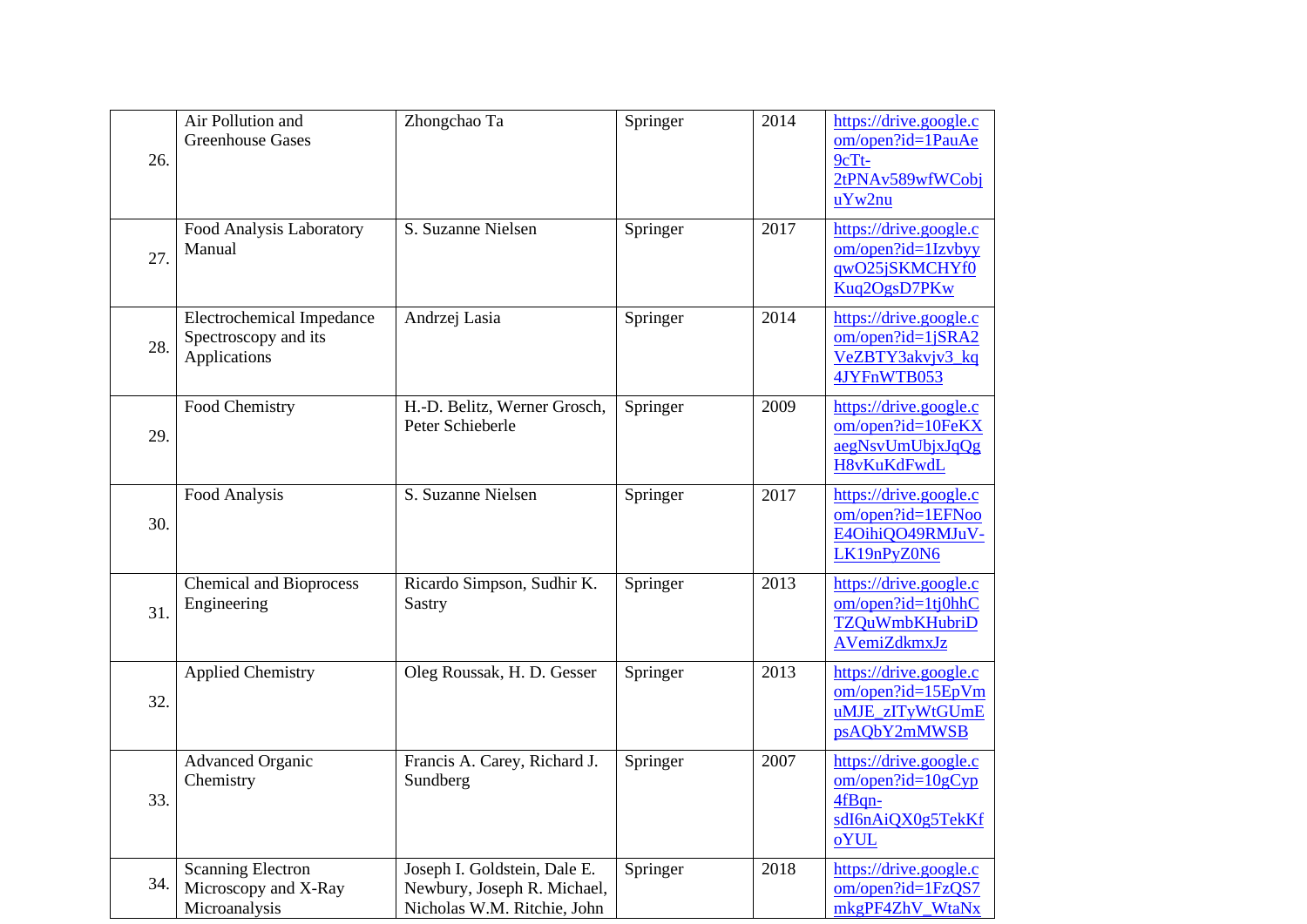|     |                                                                                | Henry J. Scott, David C.                               |                                  |      | rashv8ebHDNn                                                                             |
|-----|--------------------------------------------------------------------------------|--------------------------------------------------------|----------------------------------|------|------------------------------------------------------------------------------------------|
| 35. | Plant Physiology,<br>Development and<br>Metabolism                             | Satish C Bhatla, Manju A.<br>Lal                       | Springer                         | 2018 | https://drive.google.c<br>$om/open$ ?id=1b6FGqr<br>XMbLMw9ONHPeu<br>c3D38KyrCV6_u        |
| 36. | <b>ArcGIS</b> for Environmental<br>and Water Issues                            | William Bajjali                                        | Springer                         | 2018 | https://drive.google.c<br>$om/open$ ?id=1YVgtB<br>MOPfZK17PLY0Fx<br>CaQE0 sPnROqd        |
| 37. | <b>Basic Cell and Molecular</b><br><b>Biology</b>                              | <b>Gerald Bergtrom</b>                                 | University of<br>Wisconsin       | 2018 | https://drive.google.c<br>om/open?id=18Wzwc<br>K6tJHmIAKK8VwW<br>klLExGPtc kR5           |
| 38. | Cell Biology and Genetics                                                      | Charles K.Twesigye                                     | African virtual<br>University    | 2006 | https://drive.google.c<br>$om/open$ ?id=1me3rF8<br>sTUGEwOUEqC1rD<br><b>SXNNlwASwSsT</b> |
| 39. | Molecular biology_web book                                                     | web-books.com                                          |                                  |      | http://www.web-<br>books.com/MoBio/                                                      |
| 40. | Bioecology                                                                     | Frederic Edward Clements and<br>Victor E. Shelford     | John Wiley &<br>Sons             | 1939 | https://drive.google.c<br>om/open?id=1S7tGm<br>HDTKz7TRfe1hXXp<br>VtUV4 eH wBg           |
| 41. | Waste Management:<br>Research<br><b>Advances To Convert Waste</b><br>To Wealth | A. K. HAGHI - EDITOR                                   | Nova Science<br>Publishers, Inc. | 2010 | https://drive.google.c<br>om/open?id=1hDZhh<br>wa-<br>RqMkGnN1mSaJS8x<br>7N8elIuO4       |
| 42. | <b>Environmental forensics:</b><br>principles and applications                 | Robert D. Morrison                                     | Press <sub>LC</sub>              | 2000 | https://drive.google.c<br>om/open?id=1RBNt11<br>CpxJaT3IzgIbW1LD<br>7YB12VelSN           |
| 43. | Analytical gas<br>chromatography                                               | Walter Jennings, Eric<br>Mittlefehldt, Philip Stremple | J & W Scientific                 | 1996 | https://drive.google.c<br>$om/open$ ?id=1u7srn6<br><b>6pvybUhueAjVKvRL</b><br>vy8cQC3iKY |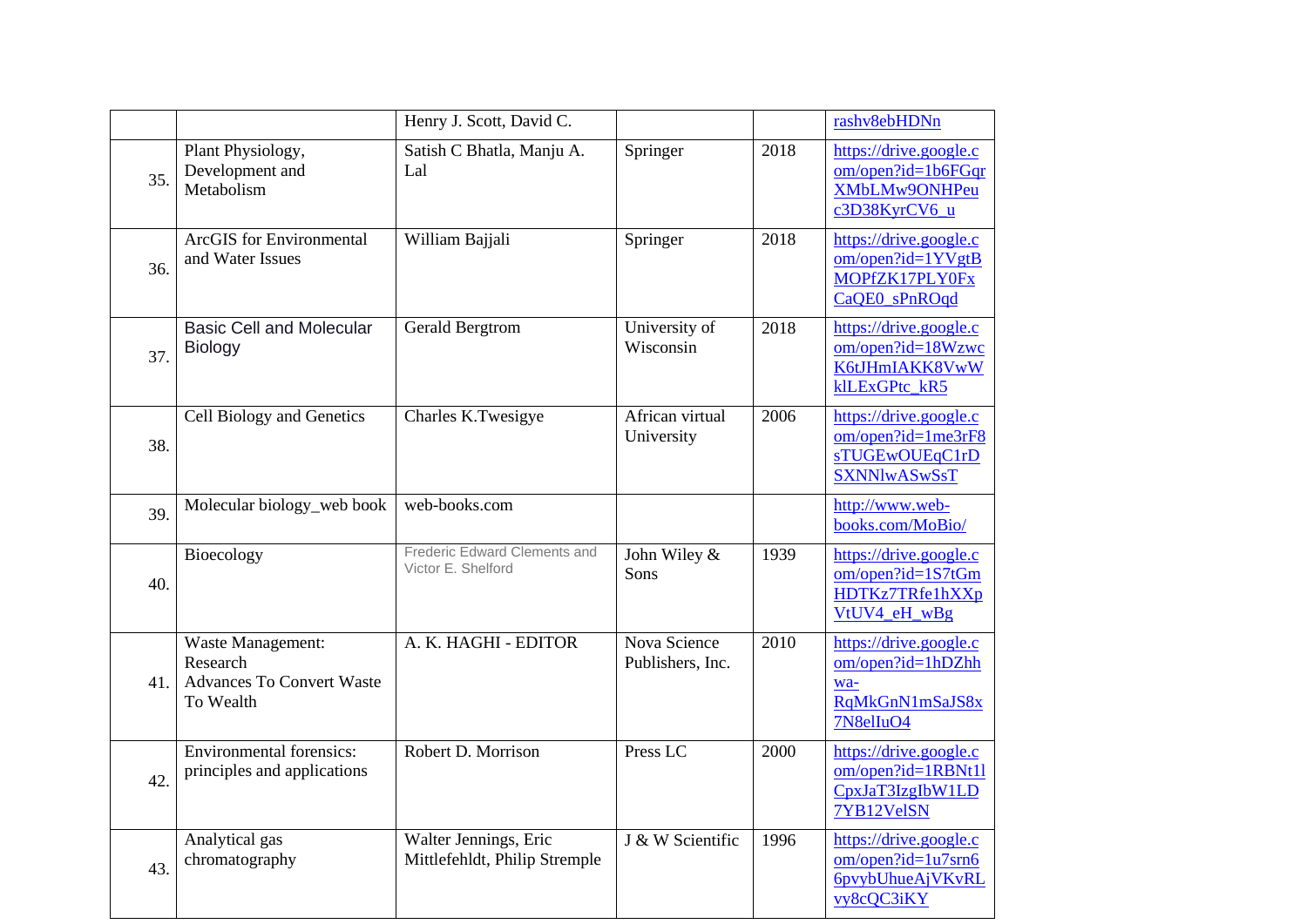| 44. | <b>Aquatic Biodiversity II</b>            | H. Segers& K. Martens                                             | Springer                    | 2005 | https://drive.google.c<br>om/open?id=1iolJbN<br>WetYlWVjkAIy6sfeF<br><b>B0pkhkXTA</b> |
|-----|-------------------------------------------|-------------------------------------------------------------------|-----------------------------|------|---------------------------------------------------------------------------------------|
| 45. | <b>Basic Gas Chromatography</b>           | Harold M. Menair<br>James M. Miller                               | John Wiley &<br>Sons        | 2009 | https://drive.google.c<br>$om/open$ ?id=1g0D74<br>ea6De0_1Dko5iuaeh<br>1s3xicb9rZ     |
| 46. | Basic organic chemistry                   |                                                                   |                             |      | https://drive.google.c<br>$om/open$ ?id=1GH2pq<br>7ktMg2kvu4-<br>mkcq6dgHcgJcxre8     |
| 47. | Basic principles of forensic<br>chemistry | JaVed I. Khan, Thomas J.<br>Kennedy, Donnell R.<br>Christian, Jr. | Springer                    | 2012 | https://drive.google.c<br>om/open?id=1zW6sP<br>$pccgIEjOn E_0Hbq9$<br>L4Z7R61dXF      |
| 48. | Bioecology                                | Frederic e. Clements and<br>Victor E. Shelford                    | John Wiley &<br>Sons        | 1939 | https://drive.google.c<br>om/open?id=1S7tGm<br>HDTKz7TRfe1hXXp<br>VtUV4_eH_wBg        |
| 49. | Biological monitoring of<br>rivers        | Giuliano Ziglio, Maurizio<br>Siligardi, Giovanna Flaim.           | John Wiley &<br><b>Sons</b> | 2006 | https://drive.google.c<br>$om/open$ ?id=1_SySfT<br>KHIGfE7iEhFzbPOa<br>A8O_is3lvI     |
| 50. | Biotechnology                             | H.-J. Rehm and G. Reed                                            | WILEY-VCH<br>Verlag GmbH,   | 1998 | https://drive.google.c<br>$om/open$ ?id=181Nm<br>A21qnjDjTlWTVVrF<br>Td1pRY5Dd3zt     |
| 51. | Biotechnology                             | H.-J. Rehm and G. Reed                                            | WILEY-VCH<br>Verlag GmbH,   | 1999 | https://drive.google.c<br>om/open?id=1mGme<br>bY4o77d0saq0kkmkj<br>$dr5J$ 90gL2d      |
| 52. | Causes of climate changes                 | <b>Ashok Malik</b>                                                | Rajat<br>Publications       | 2008 | https://drive.google.c<br>om/open?id=1PTqYv<br>$vtoxoAy-s50e-$<br>DyCaxPPx1Vjawm      |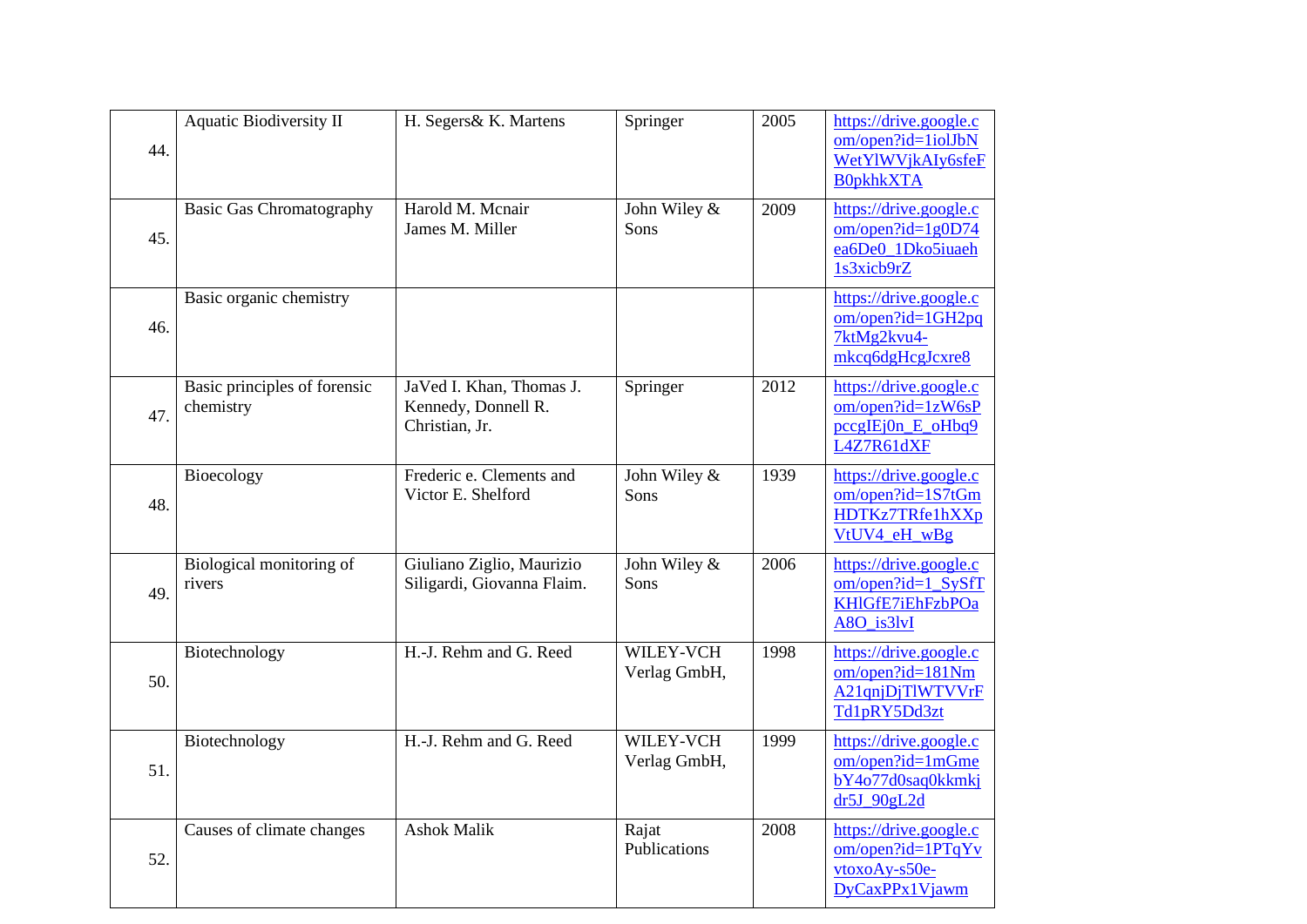| 53. | Cell biology and genetics                      | Charles K.Twesigye                                               | <b>African Virtual</b><br>university | 2006              | https://drive.google.c<br>$om/open$ ?id=1me3rF8<br>sTUGEwOUEqC1rD<br><b>SXNNlwASwSsT</b>                                           |
|-----|------------------------------------------------|------------------------------------------------------------------|--------------------------------------|-------------------|------------------------------------------------------------------------------------------------------------------------------------|
| 54. | Chromatography_theory                          | Jack Cazes, Raymond P.W.<br>Scott                                | Marcel Dekker,<br>Inc.               | 2002              | https://drive.google.c<br>om/open?id=1uTAK<br>LkuNCEHut4R TcD<br>JzI2h4EJxP9us                                                     |
| 55. | Climate causes and effect of<br>climate change | by Dana Desonie, Ph.D.                                           | Chelsea House<br>Publishing          | 2008              | https://drive.google.c<br>om/open?id=1KEQoi<br><b>CpRamwYoWYP0IK</b><br>xwZOXJL91b6wN                                              |
| 56. | Climate change                                 | Trevor M. Letcher                                                | Elsevier<br>publications             | 2009              | https://drive.google.c<br>$om/open$ ? $id=1s0UDd$<br>9sJdUaWaG9rOSCf<br>WtL3Mqik7QHq                                               |
| 57. | Climate change and climate<br>modeling         | J. David Neelin.                                                 | Cambridge<br><b>University Press</b> | $\overline{2011}$ | https://drive.google.c<br>om/open?id=1hMLQ<br>xeGUIoXAySZtKYR<br>RPjC1NrLII52-                                                     |
| 58. | Climate change research                        | S. Zwerver, R.S.A.R. van<br>Rompaey,<br>M.T.J. Kok and M.M. Berk | Elsevier                             | 1995              | https://drive.google.c<br>om/open?id=13Kmag<br>Mgh2Ve8Lh7xHaXf2<br><b>IOCUW_Ne4Sf</b>                                              |
| 59. | Climate change                                 | Lauri S. Friedman                                                | Christine Nasso,<br>Publisher        | 2009              | https://drive.google.c<br>om/open?id=1lRdYe<br>SOr <sub>1</sub> MSLYrSF5qSX<br>C <sub>2</sub> rh-og <sub>5</sub> T <sub>it</sub> I |
| 60. | Creativity in product<br>innovation            | Jacob Goldenberg<br>and<br>David Mazursky                        | Cambridge<br><b>University Press</b> | 2002              | https://drive.google.c<br>$om/open$ ?id=1hT8s94<br>ZYM9Cm5-<br>8J_ZPWpMQt5dRcf<br>Gw6                                              |
| 61. | Dangerous and harmful<br>substances            | Phillip Carson and Clive<br>Mumford                              | Elsevier                             | 2002              | https://drive.google.c<br>$om/open$ ?id=17XZrp<br><b>OFVwPVBpjBxXTW</b>                                                            |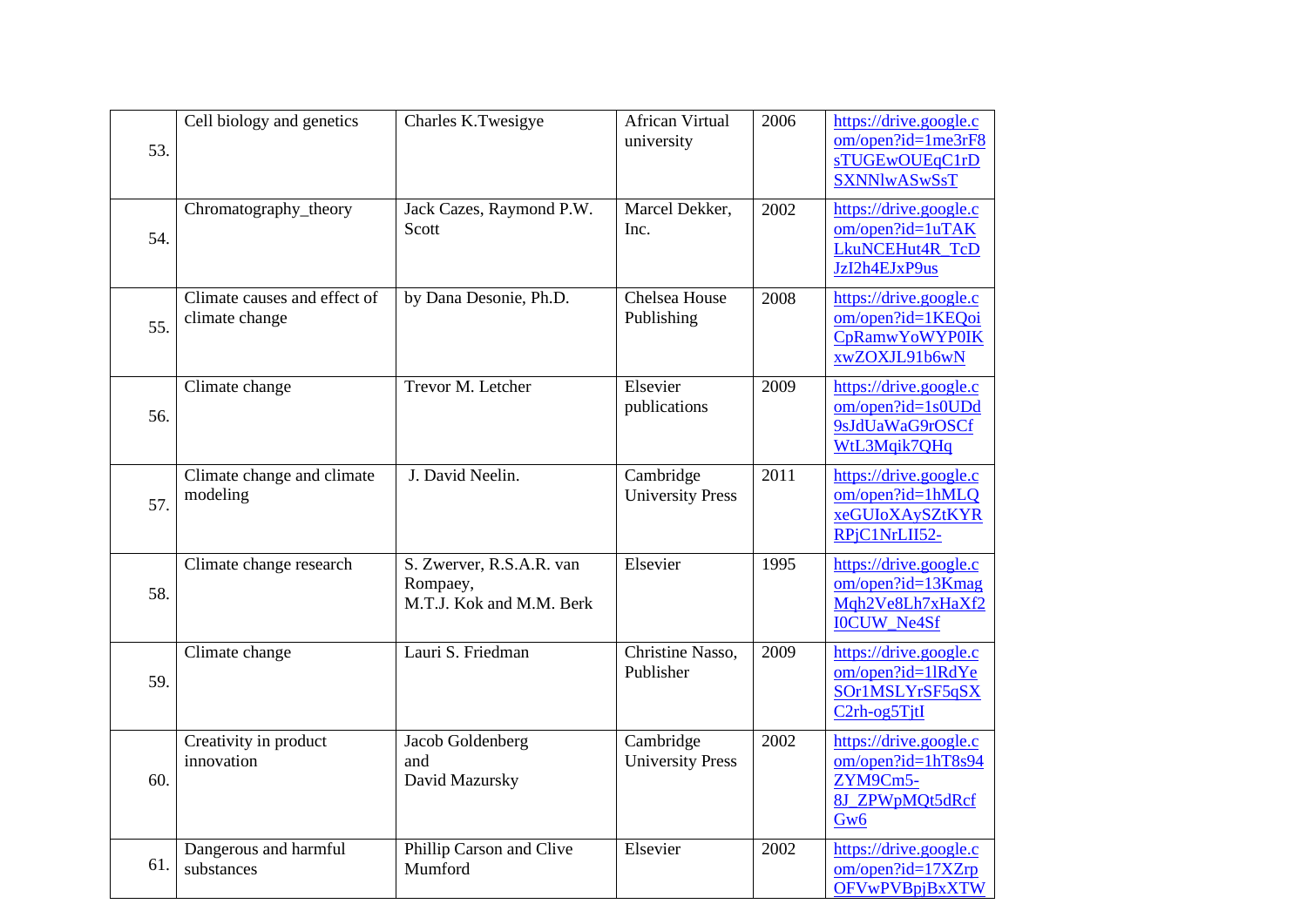|     |                                                       |                                                                                       |                                        |      | <b>RqNONCcAVS0ne</b>                                                                  |
|-----|-------------------------------------------------------|---------------------------------------------------------------------------------------|----------------------------------------|------|---------------------------------------------------------------------------------------|
| 62. | Determination of trace<br>elements                    | Zeev B. Alfassi                                                                       | Balaban<br>Publishers                  | 1994 | https://drive.google.c<br>om/open?id=1AdZE<br>YmOp3VtbTqcD0u2<br>uN9ydzSAUErAh        |
| 63. | Dictionary of eco-design and<br>illustrated reference | Ken Yeang and Lillian Woo                                                             | Routledge                              | 2010 | https://drive.google.c<br>$om/open$ ?id=1z7AOV<br>vaSVTGMUw0QT5b<br>GpXZ a rAWJ9M     |
| 64. | Dioxin and Dioxin like<br>Compounds in the Food       | <b>National Research Council</b>                                                      | The National<br><b>Academies Press</b> | 2003 | https://drive.google.c<br>om/open?id=1X98nR<br>GWAc4a0losIm-<br>k5D36fwUC0zlfC        |
| 65. | Disposal and degradation of<br>pesticide waste        | Allan S. Felsot, Kenneth D.<br>Racke, Denis J. Hamilton                               | Springer-Verlag                        | 2003 | https://drive.google.c<br>om/open?id=1aqVNlJ<br>$4isBg4q1BH-$<br>NgFcVcuigsHjG_d      |
| 66. | ECODESIGN - The<br>Competitive Advantage              | Wolfgang Wimmer, Kun Mo<br>Lee, Ferdinand Quella, John<br>Polak                       | Springer                               | 2010 | https://drive.google.c<br>om/open?id=1B6YBe<br>Mg85xtQTJritDnBQl<br><b>UAMz6z4RSB</b> |
| 67. | EcoDesign<br>Von der Theorie in die Praxis            | <b>Eberhard Abele</b><br>Reiner Anderl<br>Herbert Birkhofer<br><b>Bruno Rüttinger</b> | Springer                               | 2008 | https://drive.google.c<br>$om/open$ ?id=1xaYKT<br>pAj04V9teh8gSgho2r<br>jjncPETAu     |
| 68. | <b>Ecological Management</b><br>of Agricultural Weeds | Matt Liebman, Charles L.<br>Mohler, Charles P. Staver                                 | Cambridge<br><b>University Press</b>   | 2004 | https://drive.google.c<br>$om/open$ ?id=10hgEgq<br>C_BJ4FG3gQW8lk5<br>AB6sFbUVT 1     |
| 69. | Ecological<br><b>Risk Assessment</b>                  | Glenn W. Suter II                                                                     | Taylor & Francis<br>Group              | 2007 | https://drive.google.c<br>$om/open$ ?id=1tQ10IT<br>ctTNLYY5QnFxbjin<br>GeF2LFYC-      |
| 70. | Ecology in Agriculture                                | Louise E. Jackson                                                                     | Academic press                         | 1997 | https://drive.google.c<br>$om/open$ ?id= $1CgBU$                                      |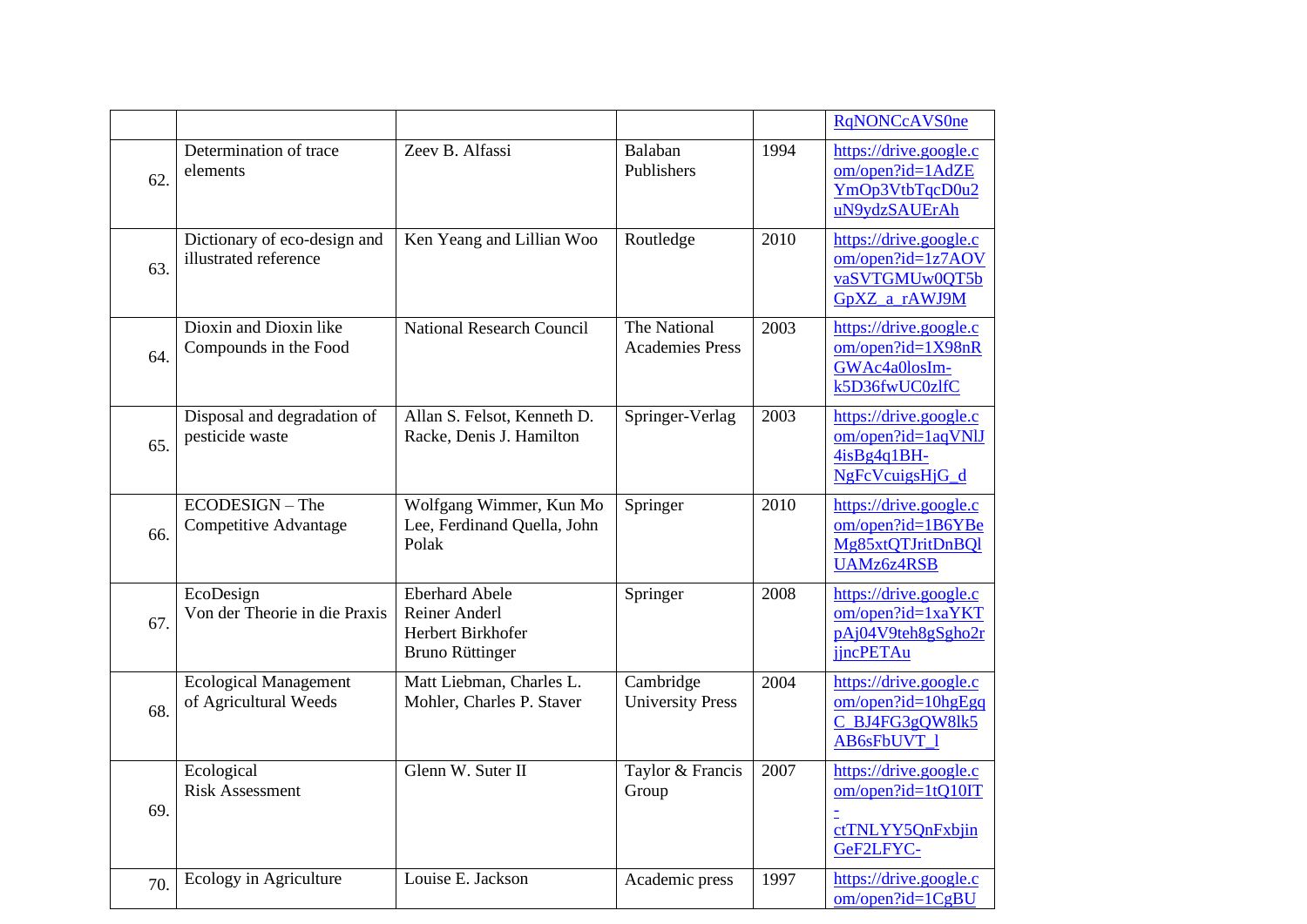|     |                                                                                                              |                                                                                                                  |                                                        |      | mcg9R1qqUjmJ3vQ<br>VNMNShAHgzq5b                                                                                    |
|-----|--------------------------------------------------------------------------------------------------------------|------------------------------------------------------------------------------------------------------------------|--------------------------------------------------------|------|---------------------------------------------------------------------------------------------------------------------|
| 71. | Encyclopedia of Forensic<br><b>Sciences</b>                                                                  | Jay Siegel, Geoffrey<br>Knupfer, PekkaSaukko                                                                     | Elsevier                                               | 2007 | https://drive.google.c<br>om/open?id=14T5RZ<br>$Xr-$<br>yGZEvsMha2DjmQn<br><b>XYZdxXaos</b>                         |
| 72. | <b>Environmental Policy</b>                                                                                  | <b>Yael Calhoun</b>                                                                                              | Chelsea house                                          | 2005 | https://drive.google.c<br>om/open?id=1Mal_kl<br>wU9R9lGb2TUfbIkX<br>IvNNsGyw9e                                      |
| 73. | <b>Environmental and Health</b><br><b>Risk Assessment</b><br>and Management                                  | Brian J. Alloway, Jack T.<br>Trevors,                                                                            | Springer                                               | 2006 | https://drive.google.c<br>om/open?id=1U99pD<br>5kIayRkjXgkLOBEm<br>FrSETdHCV11                                      |
| 74. | Environmental<br>Degradation and<br>Transformation of<br><b>Organic Chemicals</b>                            | Alasdair H. Neilson and<br>Ann-Sofie Allard                                                                      | Taylor & Francis<br>Group                              | 2008 | https://drive.google.c<br>om/open?id=1YU7mf<br>asODxzoEh8WCbAv<br>M <sub>2</sub> b <sub>7ss9</sub> <sub>1</sub> SiD |
| 75. | <b>Environmental Education</b><br>and Solid Waste<br>Management                                              | A. Nag, K. Vizayakumar                                                                                           | New Age<br>International (P)<br>Limited,<br>Publishers | 2005 | https://drive.google.c<br>om/open?id=18nLtZF<br>Brbo_f8qicVm9y0PN<br>NVcl61qRb                                      |
| 76. | Environmental Encyclopedia                                                                                   | Marci Bortman, Peter<br>Brimblecombe,<br>Mary Ann Cunningham,<br>William P. Cunningham,<br>and William Freedman, | Tomson, Gale                                           | 2003 | https://drive.google.c<br>om/open?id=1OWKZ<br>I7Vi1XXXIWM8s-<br>2Dfp6yL7cTRcWM                                      |
| 77. | Environmental Engineering,<br>Water, Wastewater, Soil and<br><b>Groundwater Treatment</b><br>and Remediation | Nelson L. Nemerow,<br>Franklin J. Agardy,<br>Patrick Sullivan, And Joseph<br>A. Salvato                          | John Wiley &<br>Sons,                                  | 2009 | https://drive.google.c<br>$om/open$ ?id=1jfyjdT<br>WgcXEbyqjwXQXAt<br>QsWya65i-hG                                   |
| 78. | <b>Environmental Management</b><br>for<br><b>Sustainable Development</b>                                     | C.J. Barrow                                                                                                      | Taylor & Francis<br>Group                              | 2006 | https://drive.google.c<br>om/open?id=17wipm<br>ROz34GMuVu-<br>OWM5Q9G_CTel3E<br>9V                                  |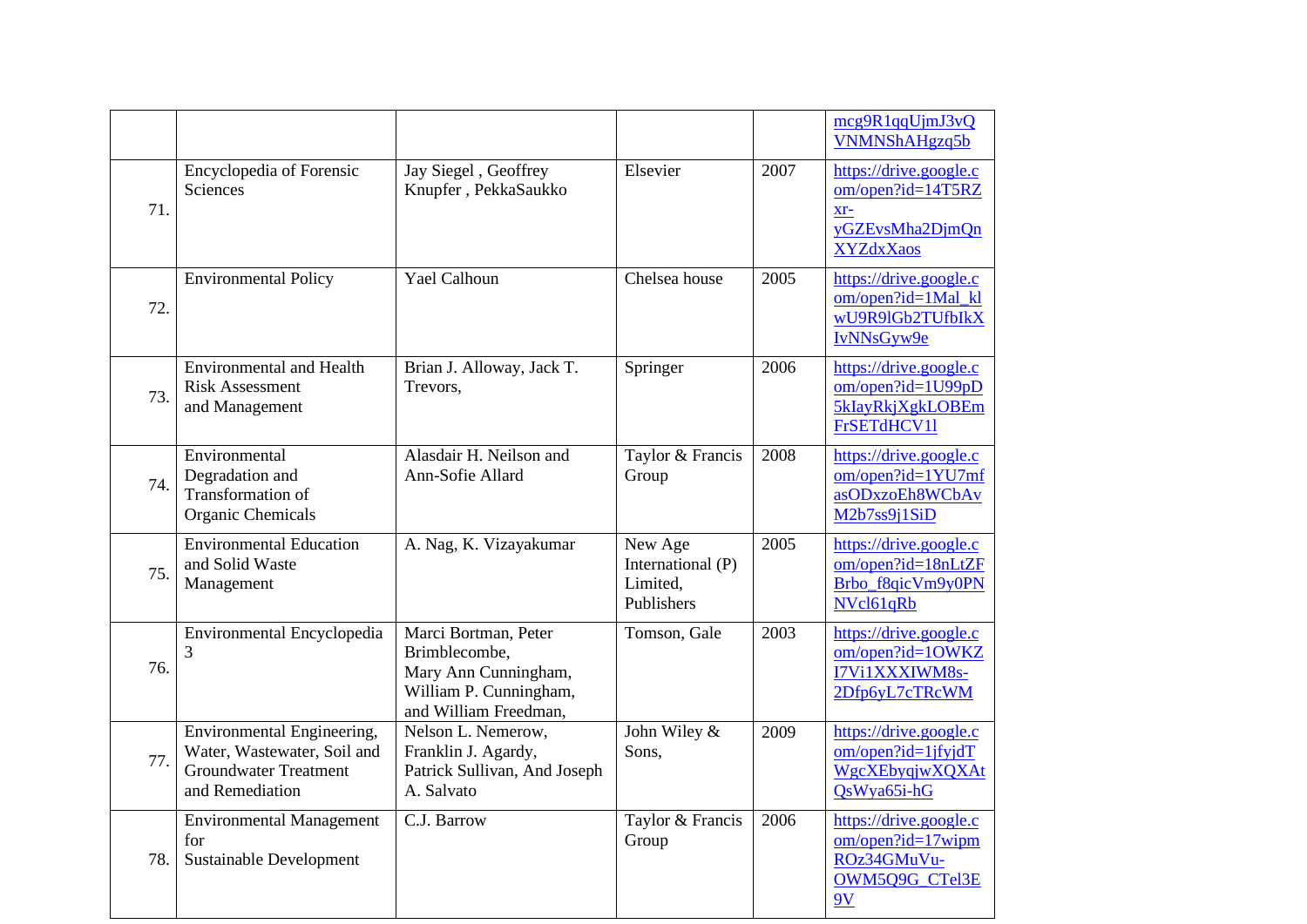| 79. | Environmental<br>Science<br>Earth as a Living Planet                                                                 | Daniel B. Botkin, Edward A.<br>Keller                     | Taylor & Francis<br>Group              | 2011 | https://drive.google.c<br>om/open?id=1cISivA<br>vPzs4jf4a0llAN-<br><i>j</i> KtplPIsdWF |
|-----|----------------------------------------------------------------------------------------------------------------------|-----------------------------------------------------------|----------------------------------------|------|----------------------------------------------------------------------------------------|
| 80. | <b>Environmental Toxicology</b><br>and<br><b>Risk Assessment:</b><br><b>Biomarkers</b> and<br><b>Risk Assessment</b> | David A. Bengtson and<br>Diane S. Henshel,                | <b>ASTM</b>                            | 1996 | https://drive.google.c<br>om/open?id=17Z6iF<br>H7lxWYlU_RgIe-m-<br>a5r1j0SD0CW         |
| 81. | Forensic Chemistry                                                                                                   | David E. Newton                                           | Facts On File                          | 2007 | https://drive.google.c<br>om/open?id=1xm43o<br>sx9zmcSb65MjN4Rc<br>13Hj4aKS1Oo         |
| 82. | Freshwater animal diversity<br>assessment                                                                            | E.V. Balian, C. Le ve^que, H.<br>Segers& K. Martens3      | Springer                               | 2008 | https://drive.google.c<br>$om/open$ ? $id=1j1$ yoH<br>AJeGE5b8QTuD2VX<br>pyCBKfO3BYBM  |
| 83. | Gas chromatography and<br>mass spectrometry                                                                          | Fulton G. Kitson, Barbara S.<br>Larsen, Charles N. McEwen | <b>Academic Press</b>                  | 1996 | https://drive.google.c<br>om/open?id=1SGkQd<br>7ZB3WpXTEKteQC<br>YW8cIcR1JfXfe         |
| 84. | Handbook of spectroscopy                                                                                             | G. Gauglitz and T. Vo-Dinh                                | WILEY-VCH<br>Verlag GmbH &<br>Co. KGaA | 2003 | https://drive.google.c<br>om/open?id=1DidZT<br>a1muo3IzEiN3glmiC<br>$a8oB5bY-qT$       |
| 85. | Handbook of chlor alkali<br>technology                                                                               | Thomas F. O'Brien, Tilak V.<br>Bommaraju, Fumio Hine.     | Springer                               | 2005 | https://drive.google.c<br>om/open?id=10ildjVi<br>IJQYUUmgPUU8z33<br>V BdpLL0ne         |
| 86. | A Handbook of<br>environmental management                                                                            | Jon C. Lovett and David G.<br>Ockwell                     | <b>Edward Elgar</b><br>Publishing      | 2010 | https://drive.google.c<br>om/open?id=1Awr6v<br>PndumuJt9DUAyx4d<br><b>BAWeuedC_vE</b>  |
| 87. | Handbook of environmental<br>risk assessment and<br>management                                                       | Calow, Peter                                              | Blackwell<br>Publishing Ltd.           | 1998 | https://drive.google.c<br>om/open?id=1zsyFkv<br>aVNV42MNZiM98b<br>uYak7jtlCZXA         |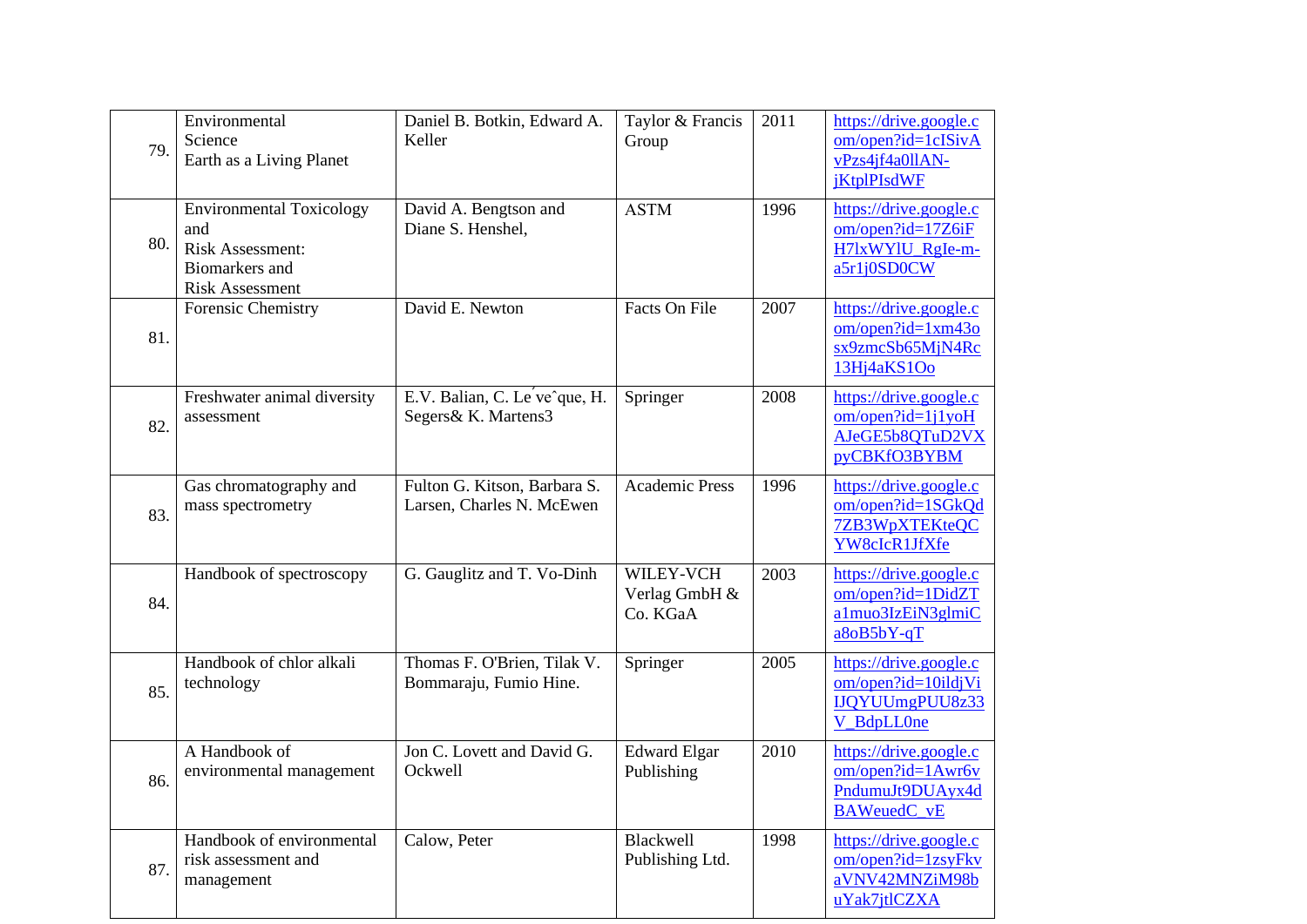| 88. | Handbook of instrumental<br>techniques for analytical<br>chemistry  | Frank A. Settle                           | Prentice Hall<br><b>PTR</b>                                          | 1997 | https://drive.google.c<br>om/open?id=1JEkLV<br>TG813vY0blLY3Qm<br>dCITHxW9ftsx                  |
|-----|---------------------------------------------------------------------|-------------------------------------------|----------------------------------------------------------------------|------|-------------------------------------------------------------------------------------------------|
| 89. | In situ remediation of<br>chlorinated solvent plumes                | Hans F. Stroo, C. Herb Ward               | Springer                                                             | 2010 | https://drive.google.c<br>$om/open$ ? $id=1gReZe$<br>n7WTY4N8p2wLT2a<br>6w5GgPI1u3Fu            |
| 90. | Industrial waste treatment<br>handbook                              | Frank Woodard                             | <b>British Library</b><br>Cataloguing-in-<br><b>Publication Data</b> | 2001 | https://drive.google.c<br>om/open?id=16l9EKi<br>ZWhQCenHrr-V-<br>9ax8oL3KE24VO                  |
| 91. | Innovation management and<br>new product development                | Paul Trott                                | Prentice Hall                                                        | 2005 | https://drive.google.c<br>$om/open$ ? $id=1R5nlu$<br>YJmDRY3t1DkFApa<br><b>UBw6IiR0PpHJ</b>     |
| 92. | Inorganic chemistry                                                 | James E. House                            | Elsevier                                                             | 2008 | https://drive.google.c<br>om/open?id=17bJ-<br>mrRRHUay291svyB7<br>lGB9ciVOqD4v                  |
| 93. | Insect pest management and<br>ecological research                   | G. H. Walter                              | Cambridge<br><b>University Press</b>                                 | 2003 | https://drive.google.c<br>om/open?id=1yThLk<br>TvB48IAWddm2nsA<br>WJ74pMzcmHHL                  |
| 94. | Instrumental liquid<br>chromatography,<br>Journal of chromatography | N.A. Parris                               | Elsevier                                                             | 1979 | https://drive.google.c<br>om/open?id=1-<br>cK8VNRlkWpGfJIS<br>MOwdscd52QQFJAt<br>$\overline{5}$ |
| 95. | Instrumental methods in food<br>analysis                            | J.R.J. Pare<br>J.M.R. Belanger            | Elsevier                                                             | 1997 | https://drive.google.c<br>om/open?id=11ODN<br><b>SebrHFrbnOPynuBF</b><br>gK4vixQMC8m6           |
| 96. | Introduction to<br><b>Environmental Forensics</b>                   | Brian L. Murphy and Robert<br>D. Morrison | Elsevier                                                             | 2007 | https://drive.google.c<br>om/open?id=1tX3Sur<br>JDXLbmfxe5KXk5                                  |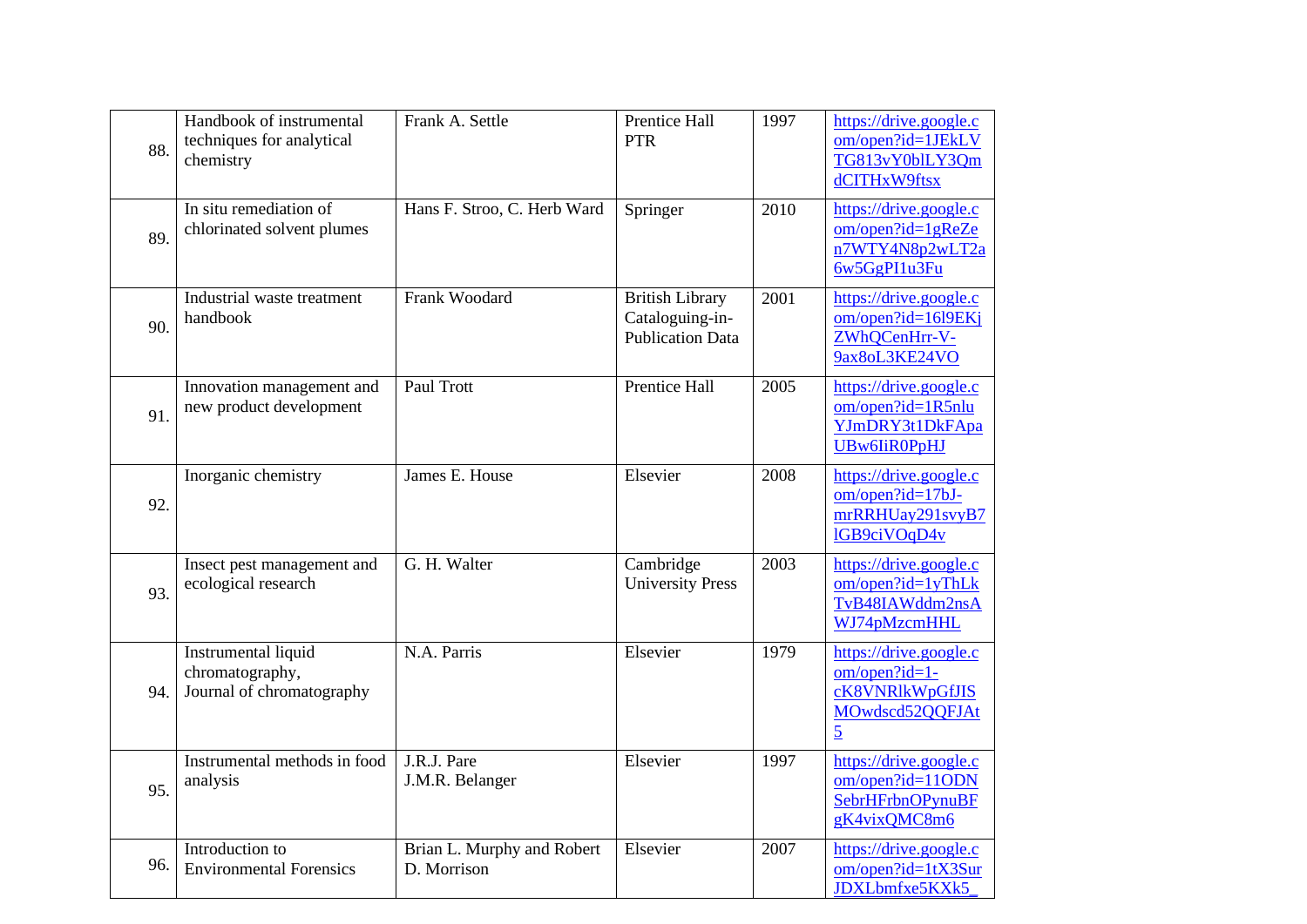|     |                                                                                                                                 |                                             |                                                          |      | $VIE2O-DnWIF$                                                                         |
|-----|---------------------------------------------------------------------------------------------------------------------------------|---------------------------------------------|----------------------------------------------------------|------|---------------------------------------------------------------------------------------|
| 97. | Laboratory experiments for<br>General, Organic and<br>Biochemistry                                                              |                                             | Bettelheim $\overline{\&}$<br>Landesberg                 |      | https://drive.google.c<br>om/open?id=1WWm<br>P6Pp208DdTdEaOiD<br>jQj2dy18h9p4Z        |
| 98. | Liquid chromatography-<br>mass spectrometry: an<br>introduction                                                                 | Robert E. Ardrey                            | John Wiley &<br>Sons Ltd                                 | 2003 | https://drive.google.c<br>om/open?id=1CeITAI<br>qTrpf5 yYAn2E4HK<br>ZcIfIanJB2        |
| 99. | Modern Ecotoxicology                                                                                                            | <b>Ernest Hodgson</b>                       | John Wiley &<br>Sons Ltd                                 | 2004 | https://drive.google.c<br>$om/open$ ?id=1bqxvC<br>ukC-<br>U7SVVcQPY 5PAo<br>XQJDVF4dr |
| 100 | Modern instrumental analysis                                                                                                    | Satinder Ahuja et al.                       | Elsevier                                                 | 2006 | https://drive.google.c<br>om/open?id=1hg0UJ7<br>ZLU_rdOVS-q-<br>shENKMWEBXKQb<br>i    |
| 101 | Molecular ecology                                                                                                               | Joanna R. Freeland                          | John Wiley &<br>Sons Ltd                                 | 2005 | https://drive.google.c<br>om/open?id=19UTtz<br>Xvdd07S7KzhcNM01<br>YtL30kHqNC8        |
| 102 | Monitoring of water quality                                                                                                     | R Colin, P. Quevauviller                    | Elsevier                                                 | 1998 | https://drive.google.c<br>om/open?id=1cA9iIo<br>64vRTjO9QFgO-<br>iJ5OqTNQjNN8Y        |
| 103 | Nutrition book<br>Second National Report on<br><b>Biochemical Indicators</b><br>of Diet and Nutrition in the<br>U.S. Population |                                             | <b>National Center</b><br>for<br>Environmental<br>Health | 2012 | https://drive.google.c<br>$om/open$ ?id=1gJw2w<br>ERB7Wp-<br>YeOV13oGBE2gJkK<br>dyWyJ |
| 104 | Oil spill environmental<br>forensics<br><b>Fingerprinting And Source</b><br>Identification                                      | Zhendi Wang, Ph.D.<br>Scott A. Stout, Ph.D. | Elsevier                                                 | 2007 | https://drive.google.c<br>om/open?id=1duEZE<br>EUJQJkqQDCor3Eo<br>Kge_Ew7T7Fow        |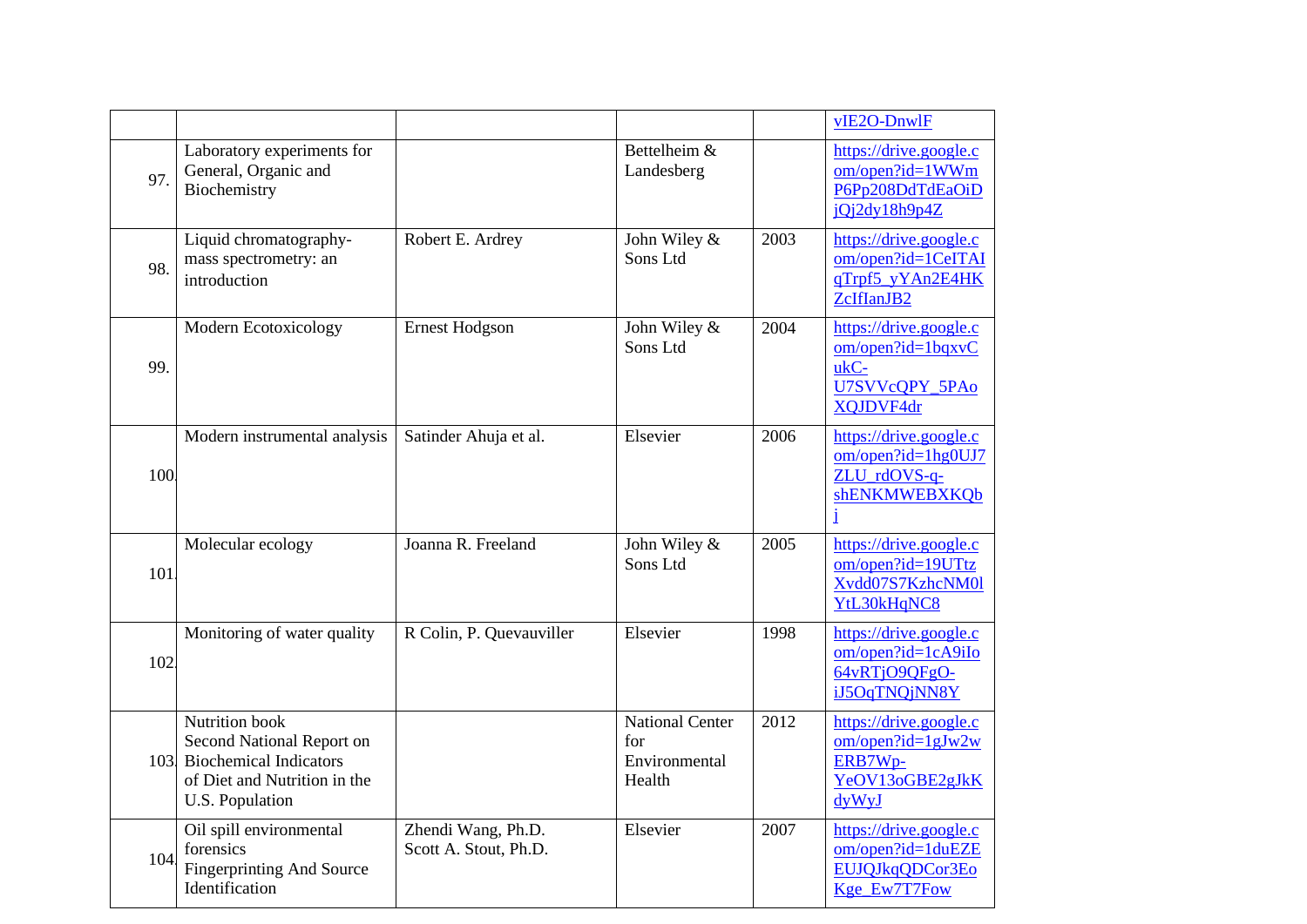| 105 | Organic farming pest control<br>and remediation of soil<br>Pollutants                                 | Eric Lichtfouse                                                                                           | Springer                                                                        | 2009 | https://drive.google.c<br>om/open?id=11S04nr<br>$V -$<br>rzGMAXnN8pFIUjl<br>UK8EhDN5N                    |
|-----|-------------------------------------------------------------------------------------------------------|-----------------------------------------------------------------------------------------------------------|---------------------------------------------------------------------------------|------|----------------------------------------------------------------------------------------------------------|
| 106 | Pollution prevention through<br>process integration                                                   | Mahmoud M. El-Halwagi                                                                                     | Elsevier                                                                        | 1997 | https://drive.google.c<br>om/open?id=1_Ao8o<br><b>8zMIEyMNdqUisZY</b><br>Y0i13_JFI9zg                    |
| 107 | Polycyclic Aromatic<br>Hydrocarbon Ecotoxicity<br>Data for Developing Soil<br><b>Quality Criteria</b> | John Jensen and Line E.<br>Sverdrup                                                                       | Springer-Verlag                                                                 | 2003 | https://drive.google.c<br>om/open?id=1MIY84<br>iWDTyn6M61FK5Y<br>gTcGZZI4pPaoI                           |
| 108 | Pond conservation in Europe,<br>developments in<br>hydrobiology                                       | Beat Oertli, Re'gis<br>Ce're'ghino, Jeremy Biggs,<br>Steven Declerck, Andrew<br>Hull & Maria Rosa Miracle | Springer                                                                        | 2009 | https://drive.google.c<br>$om/open$ ?id=1qqDOZ<br>gXtyCsqaSP7uX6Wg<br>Hi19FjKMxYX                        |
| 109 | Practical environmental<br>forensic                                                                   | Patrick J. Sullivan, Ph.D<br>Franklin J. Agardy, Ph.D<br>Richard K. Traub, J.D.                           | John Wiley &<br>Sons, Inc.                                                      | 2001 | https://drive.google.c<br>$om/open$ ?id=1UUWw<br>5b437f0eXY2ikG9in<br>ymWVQZyzcdG                        |
| 110 | Principles of ecotoxicology                                                                           | C.H. Walker, R.M. Sibly,<br>S.P. Hopkin, D.B. Peakall                                                     | Taylor & Francis<br>Group                                                       | 2012 | https://drive.google.c<br>om/open?id=1ZUJU-<br>mxJ-<br>WzCy_WEcqQU30Q<br>$dZ$ 7ez $Cs$ -q                |
| 111 | Quality assurance in<br>environmental monitoring<br><b>Instrumental Methods</b>                       | G. Subramanian                                                                                            | <b>VCH</b><br>Verlagsgescllsch<br>aft, Weinheim<br>VCH Publishers,<br>New York. | 1995 | https://drive.google.c<br>om/open?id=1merQid<br>wvfgFXJZxPpfOjS4q<br>5GK0j5EZp                           |
| 112 | Rapid Bioassessment Of<br><b>Stream Health</b>                                                        | Duncan L. Hughes Michele<br>P. Brossett James A. Gore<br>John R. Olson                                    | Taylor & Francis<br>Group                                                       | 2010 | https://drive.google.c<br>om/open?id=1BY8V8<br>$9g-$<br>cMWWuzPNs8pSjsA<br>_biological<br>techniques for |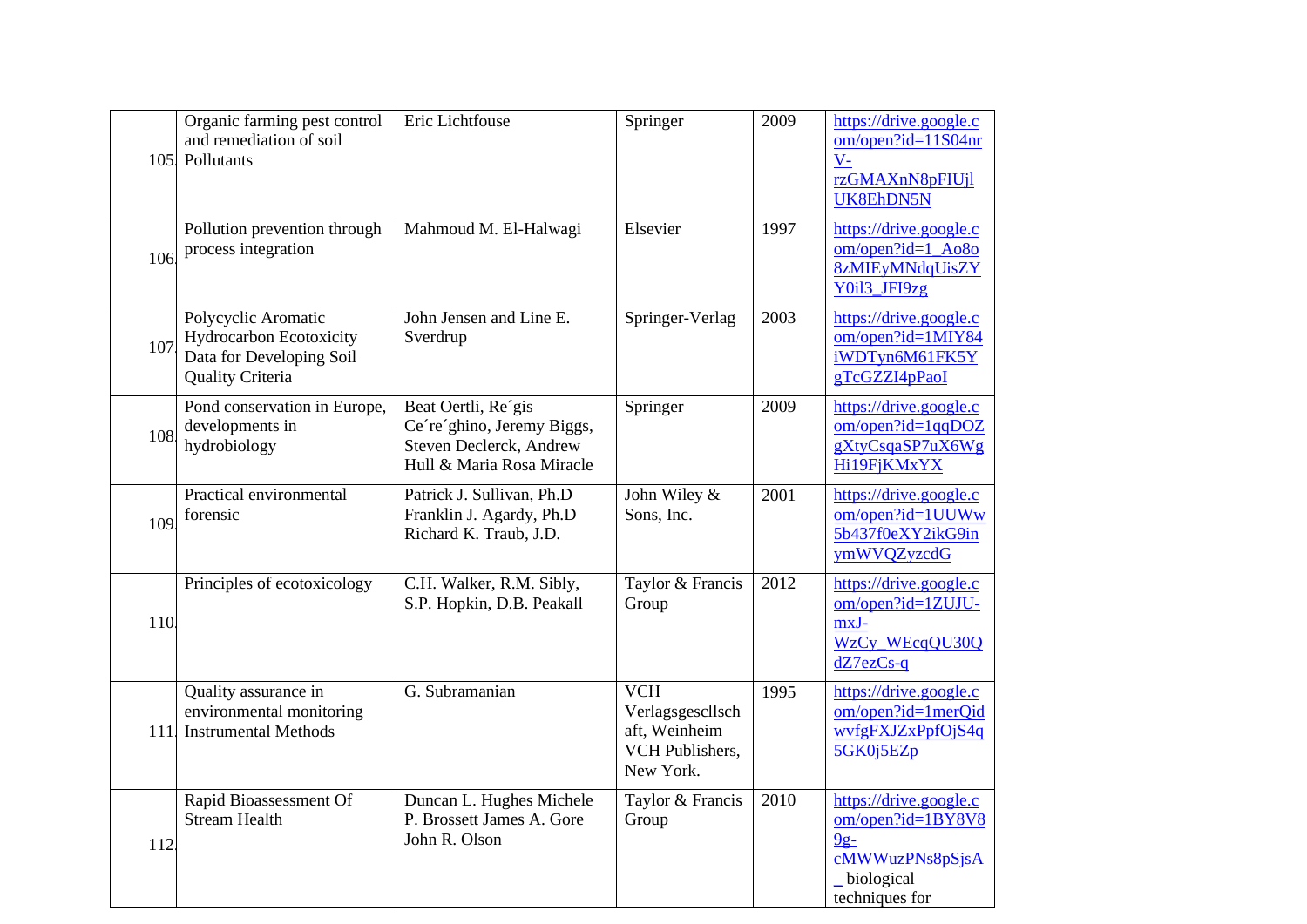|      |                                                                                                                  |                                                                                                                    |                                                         |      | water_monitoring<br>lpTgYVRI                                                             |
|------|------------------------------------------------------------------------------------------------------------------|--------------------------------------------------------------------------------------------------------------------|---------------------------------------------------------|------|------------------------------------------------------------------------------------------|
| 113. | Rapid chemical and                                                                                               | Catherine Gonzalez, Richard<br>Greenwood,<br>Philippe Quevauviller                                                 | John Wiley &<br>Sons Ltd.                               | 2009 | https://drive.google.c<br>om/open?id=1e09U5r<br>4TOdcBiT8PwtSNpy<br>m9bjqpOjLv           |
| 114  | Role of Phosphorus in (Im)<br>mobilization and<br>Bioavailability of Heavy<br>Metals<br>in the Soil-Plant System | Nanthi S. Bolan, Domy C.<br>Adriano, and Ravi Naidu                                                                | Springer-Verlag                                         | 2003 | https://drive.google.c<br>$om/open$ ?id= $1$ alxYPe<br>Rw2YHD4Jg98PkA<br>D6ys310Ig4BW    |
| 115  | Secondary Metabolites in<br>Soil Ecology                                                                         | Petr Karlovsky                                                                                                     | Springer                                                | 2008 | https://drive.google.c<br>$om/open$ ?id=1r7osPy<br><b>H8XNjncUNiIoSfDe</b><br>qVY9FFC8ne |
| 116  | Sediments contamination and<br>sustainable remediation                                                           | Catherine Mulligan,<br>Masaharu Fukue,<br><b>Yoshio Sato</b>                                                       | Taylor & Francis<br>Group                               | 2010 | https://drive.google.c<br>$om/open$ ?id=1 $v$ uRlO<br>gNYCjYYZ6jIjs1mg<br>09vU2k6TY o    |
| 117  | SOIL AND WATER quality:<br>An Agenda for Agriculture                                                             | Committee on Long-Range<br>Soil and Water Conservation<br><b>Board on Agriculture</b><br>National Research Council | National<br><b>Academy Press</b><br>Washington,<br>D.C. | 1993 | https://drive.google.c<br>$om/open$ ?id=1x68A1<br>Doabx5x9UsojBvOz<br>DnTi9EbmcJc        |
| 118  | Soil degradation in the united<br>states extent severity, and<br>trends                                          | Rattan Lal<br>Terry M. Sobecki<br>Thomas Iivari<br>John M. Kimble                                                  | Lewis Publishers                                        | 2003 | https://drive.google.c<br>om/open?id=1U5iA-<br>5idOTjPSQvp8aUW2<br>GPpd2GBlsf9           |
| 119  | Soil engineering testing<br>design and remediation                                                               | Dr. Fu Hua Chen, P.E.                                                                                              | <b>CRC</b> Press                                        | 1999 | https://drive.google.c<br>om/open?id=1DoupU<br>komTsCtFzTrp_7YEI<br>1NCmLRomnx           |
| 120  | Soil heavy metals, soil<br>biology, volume19                                                                     | Irena Sherameti, Ajit Varma                                                                                        | Springer                                                | 2010 | https://drive.google.c<br>om/open?id=1orruuvJ<br>KXZOoOZLwbk5c6n<br>ii6ZViXg-w           |
| 121  | Soil microbiology ecology<br>and biochemistry                                                                    | Eldor A. Paul                                                                                                      | Elsevier                                                | 2007 | https://drive.google.c<br>$om/open$ ?id=1xNe8C                                           |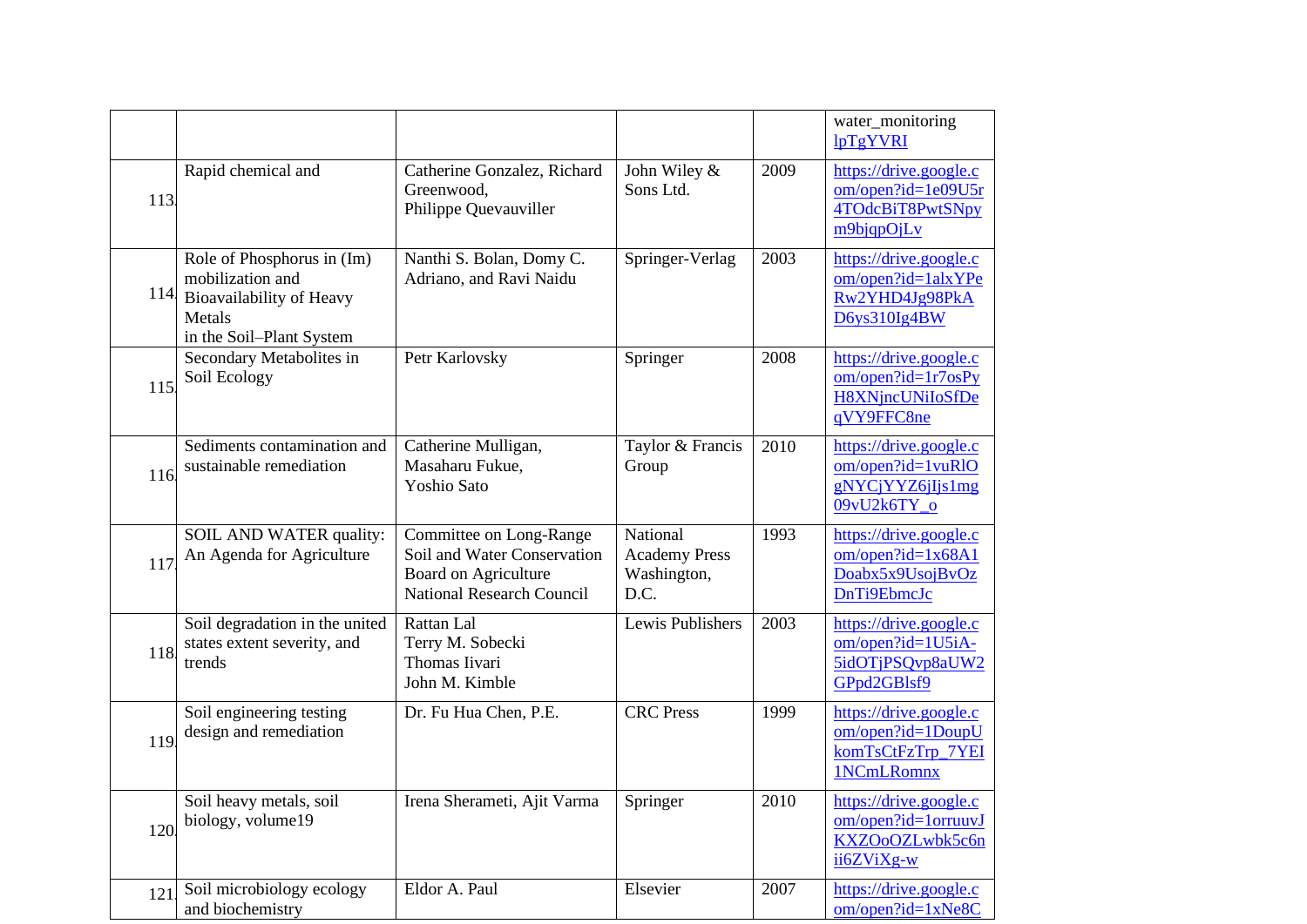|      |                                                                                        |                                                                                                              |                                                                             |      | <b>ZjyCXAmbiXoMAF</b><br>EPLX--wc5 EMc                                                             |
|------|----------------------------------------------------------------------------------------|--------------------------------------------------------------------------------------------------------------|-----------------------------------------------------------------------------|------|----------------------------------------------------------------------------------------------------|
| 122  | Solid waste assessment<br>monitoring and remediation                                   | Irena Twardowska                                                                                             | Elsevier                                                                    | 2004 | https://drive.google.c<br>$om/open?id=1$ -<br>05apy_uilneP7e4bQq<br>Ewqn_pojTon3y                  |
| 123  | The ecology of soil<br>decomposition                                                   | Sina M. Adl                                                                                                  | <b>CABI</b> Publishing                                                      | 2003 | https://drive.google.c<br>om/open?id=19yNTh<br>MdpdItAogLcu2X7dI<br>E79Z8xfMw6                     |
| 124  | Trace determination of<br>pesticides and their<br>degradation products in<br>water     | D. Barcelo and M. C.<br>Hennion                                                                              | Elsevier                                                                    | 1997 | https://drive.google.c<br>om/open?id=1QarCv<br>NT119AmHsFMH56<br>0XF4e73hV4MSi                     |
| 125  | Trace elements from soil to<br>human                                                   | Alina Kabata-Pendias Arun<br><b>B.</b> Mukherjee                                                             | Springer                                                                    | 2007 | https://drive.google.c<br>om/open?id=1O6k7e<br>bZCxT_SMYUqBm4<br>aHldLp_aFU5Mc                     |
| 126  | Trace elements in soils                                                                | Peter S. Hooda                                                                                               | John Wiley and<br>Sons, Ltd                                                 | 2010 | https://drive.google.c<br>$om/open$ ?id=1 $CCxFq$<br>$91-$<br>dp2tDUBEaHyK86tN<br>vgtaxPIJ         |
| 127  | <b>RISK ASSESSMENT OF</b><br><b>CHEMICALS 2007</b>                                     |                                                                                                              |                                                                             |      | https://drive.google.c<br>om/open?id=1rw3W<br>52Fbjec8PWzXBAGeP<br>blvs03xzpL                      |
| 128. | CITES priručnik za kontrolu<br>prekograničnog prometa i<br>trgovine zaštićenim vrstama | Rastko Ajtić, Predrag<br>Lazarević, Goran Sekulić,<br>Nenad Sekulić, Aleksandra<br>Zatezalo, Pavle Jovanović | Ministarstvo<br>životne sredine,<br>rudarstva i<br>prostornog<br>planiranja | 2011 | https://drive.google.c<br>om/open?id=1CSLaU<br>$d-$<br><b>COR 1Z7XuuBiHGs</b><br><b>AmkLMoVAmS</b> |
| 129. | Ekotoksikologija                                                                       | T. Sofilić                                                                                                   | Sveučilište u<br>Zagrebu,<br>Metalurški<br>fakultet                         | 2014 | https://drive.google.c<br>om/open?id=1bKR3E<br>O5KU_aMSp30I_U<br><b>3IaEmDgHJQYK</b>               |